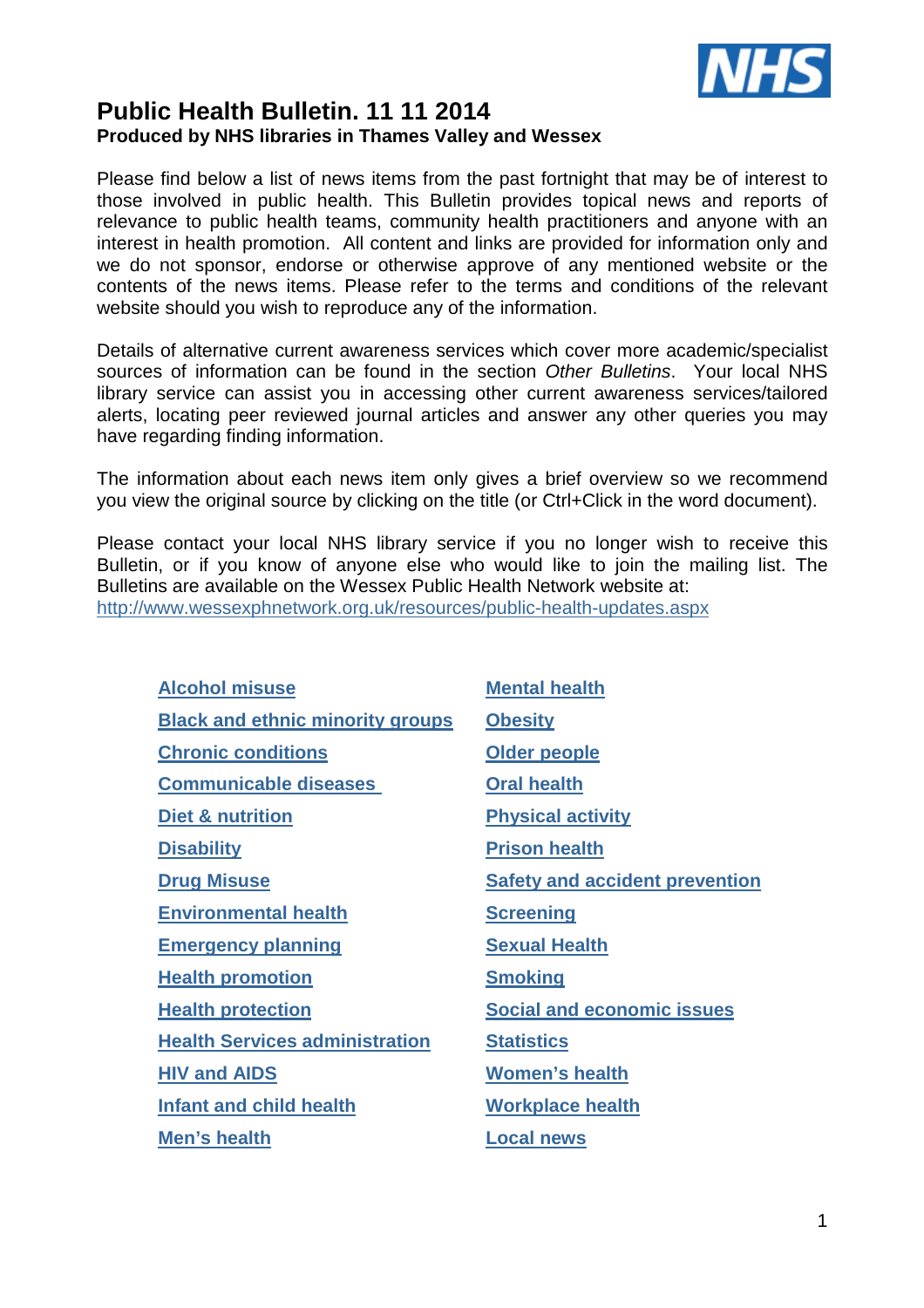# **Black and ethnic minority groups**

**Cancer awareness 'low in black and South Asian groups'**

Saturday 1 November 2014 Source: BBC News(www.bbc.co.uk/news)

Black and South Asian people in England are less aware of the warning signs of cancer than white people, according to research led by King's College London.

### **Chronic conditions**

**Weight loss surgery reduces diabetes risk**

Monday 3 November 2014 Source: BBC News(www.bbc.co.uk/news)

Weight loss surgery can dramatically reduce the odds of developing type 2 diabetes, according to a major study. Doctors followed nearly 5,000 people as part of a trial to assess the health impact of the procedure. The results, published in the Lancet Diabetes and Endocrinology journal, showed an 80% reduction in type 2 diabetes in those having surgery.

**Brain differences linked to chronic fatigue syndrome**

Friday 31 October 2014 Source: NHS Choices(http://www.nhs.uk/news/)

"Scientists find three differences in the brain [of people with chronic fatigue syndrome]," the Mail Online reports.

**How to spot the signs of a stroke?**

Wednesday 29 October 2014Source: BBC News(www.bbc.co.uk/news)

Elaine Roberts from the Stroke Association told BBC Breakfast that "people need to know they have a healthy blood pressure".

# **Communicable diseases**

**Ebola outbreak deaths pass 5,000**

Wednesday 12 November 2014 Source: BBC News(www.bbc.co.uk/news)

The number of people killed by the worst outbreak of Ebola has risen to 5,160, the World Health Organization (WHO) says.

**Norovirus returns: advice is to stay away from GP** Friday 7 November 2014 Source: NHS Choices(http://www.nhs.uk/news/)

Public Health England, has issued a bulletin reminding everyone experiencing symptoms of norovirus to stay at home and to telephone 111 for advice, if necessary.

**PHE investigating national outbreak of E. Coli** Wednesday 5 November 2014 Source: Public Health England **https://www.gov.uk/government/announcements?departments%5B%5D=publichealth-england**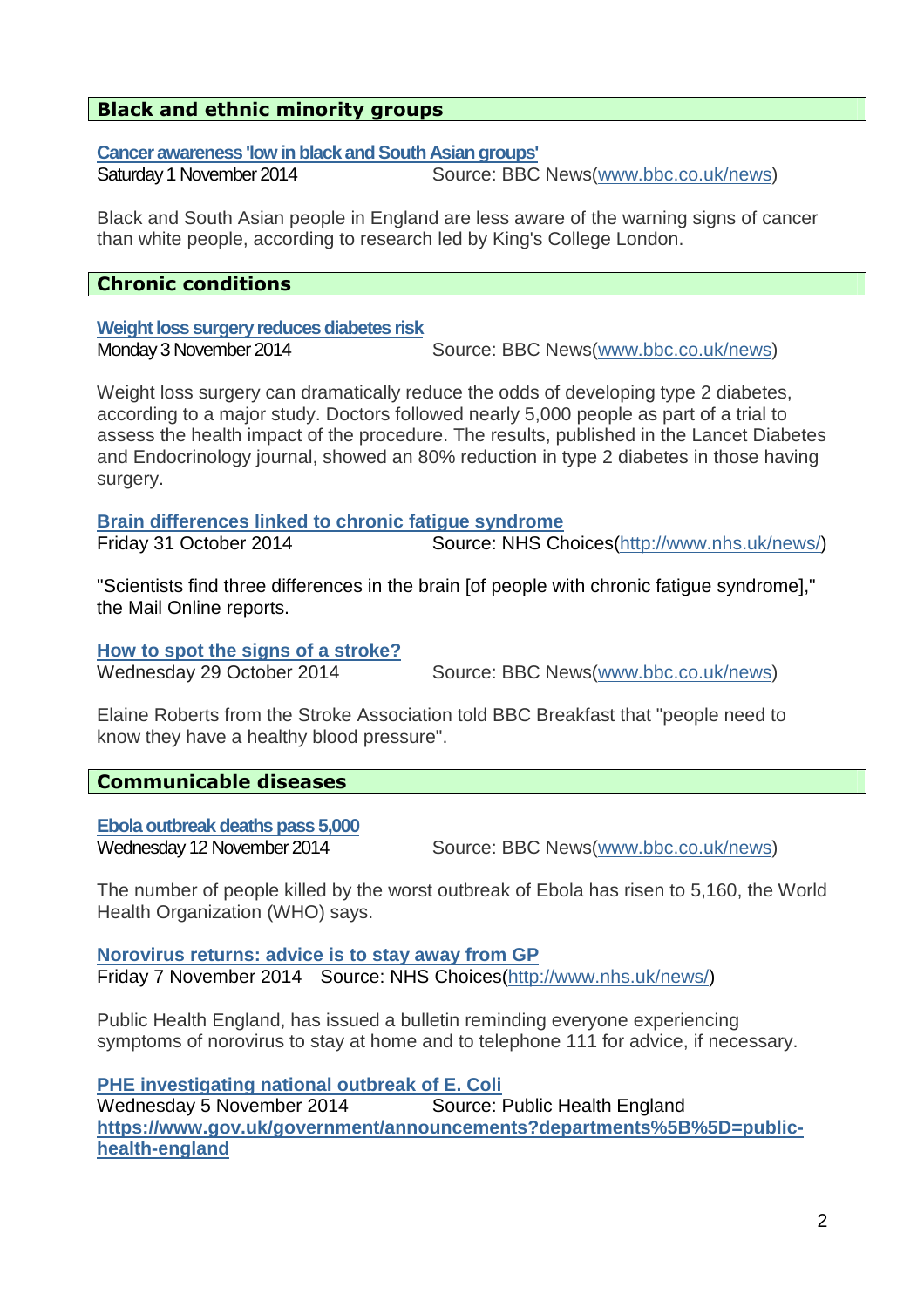So far 75 people have been affected (primary cases): 67 in England, 3 in Wales and 5 in Scotland. Genetic analysis has shown that all these individuals have all been infected with the same F coli strain.

### **Antivirals in the fight against flu this winter**

**Wednesday 5 November 2014** Source: Public Health England https://www.gov.uk/government/announcements?departments%5B%5D=public-healthengland

Public Health England (PHE) has published updated guidance for healthcare professionals on the use of antivirals for the treatment and prevention of flu, confirming the drugs can reduce the risk of death in patients hospitalised with the virus.

#### **Ebola crisis: UN response team 'still needs resources'**

Thursday 6 November 2014 Source: BBC News(www.bbc.co.uk/news)

The United Nations mission charged with fighting Ebola does not yet have the capacity to defeat the disease, the operation's head has told the BBC.

Tony Banbury said the team had done "a pretty good job of mobilising resources" but that it was now focusing on achieving its targets, such as the number of patients receiving treatment.

#### **Inside UK-funded Ebola centre in Sierra Leone**

Tuesday 4 November 2014 Source: BBC News(www.bbc.co.uk/news)

An 92-bed Ebola treatment centre, funded by the UK and built by the British Army, is to open its door near Freetown, Sierra Leone's capital. The country has been badly hit by the outbreak in West Africa and more than 1,500 people there have already lost their lives to the virus. Clive Myrie reports.

#### **Diet & nutrition**

**High milk diet 'may not cut risk of bone fractures'**

Wednesday 29 October 2014 Source: BBC News(www.bbc.co.uk/news)

Drinking lots of milk may not lower the risk of fracturing bones, a study in the British Medical Journal suggests. The research, conducted in Sweden, showed women who drank more than three glasses a day were actually more likely to break bones than those who had less.

# **Disability**

**Microsoft headset to help blind people navigate cities**

Thursday 6 November 2014 Source: BBC News(www.bbc.co.uk/news)

A headset that talks visually impaired people around cities has been designed by Microsoft. It works with a Windows phone and uses location and navigation data with a network of information beacons in urban locations to describe routes.

**Drug Misuse**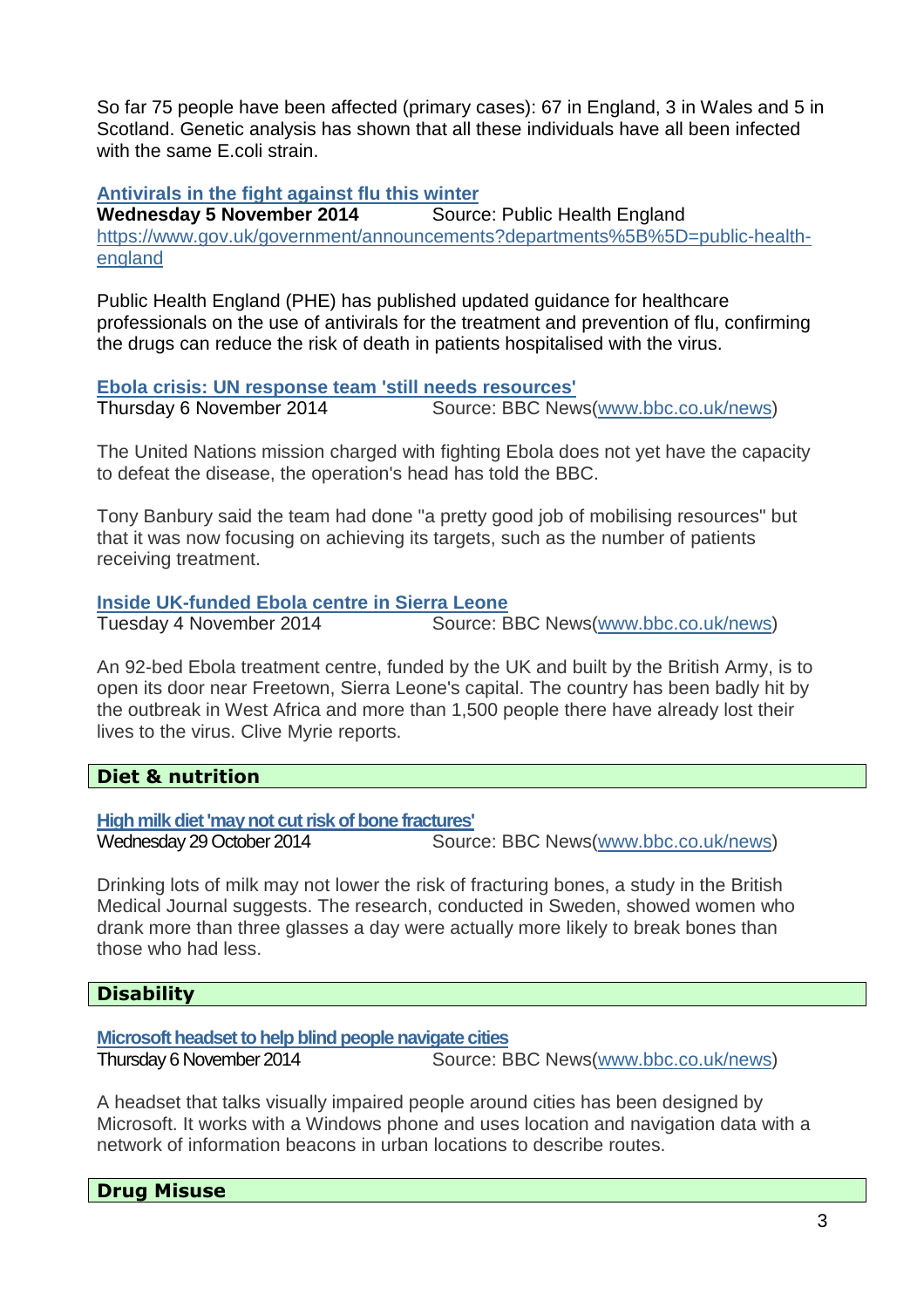# **Claims cannabis 'rewires the brain' misleading**

**Tuesday 11 November 2014** Source: NHS Choices(http://www.nhs.uk/news/)

"Cannabis use 'shrinks and rewires' the brain," reports The Daily Telegraph, with much of the media reporting similar "brain rewiring" headlines.

| One in five drug users 'unaware they have hepatitis C' |                                     |
|--------------------------------------------------------|-------------------------------------|
| Wednesday 5 November 2014                              | Source: BBC News(www.bbc.co.uk/news |

About 20% of people in England who inject drugs do not know they have hepatitis C infections, according to Public Health England (PHE).

**Government report: Tough laws 'do not stop drug use'**

Thursday 30 October 2014Source: BBC News(www.bbc.co.uk/news)

There is "no obvious" link between tough laws and levels of illegal drug use, a government report has found. Liberal Democrat Home Office minister Norman Baker said the report, comparing the UK with other countries, should end "mindless rhetoric" on drugs policy. But Prime Minister David Cameron said the research did not offer "specific conclusions" and that he did not "believe in" decriminalising drugs.

#### **K bladder: The UK's secret ketamine epidemic**

Wednesday 29 October 2014 Source: BBC News(www.bbc.co.uk/newsbeat)

K bladder, caused by excessive ketamine use, is a bigger problem in the UK than anywhere else in Europe, according to the country's leading expert. Mr David Gillatt, a urologist, told Newsbeat it has led to some young people having their bladders removed.

# **Emergency planning**

**Life-saving liquid: Inside the world's biggest blood bank**

Thursday 13th November 2014Source: BBC News(www.bbc.co.uk/newsbeat)

Shops across Britain have begun to stock up for Christmas, but they are not the only ones worried about supplies. The NHS Blood and Transplant centre in Bristol - the world's biggest - is working hard to ensure it has enough to get through the festive period.

# **Health promotion**

#### **NHS plans 'kitemark' for health apps**

13 November 2014 Source: BBC News(www.bbc.co.uk/news)

An NHS "kitemark" for health-related smartphone apps is one of a number of new technological initiatives being backed by NHS chiefs in England.

#### **Health protection**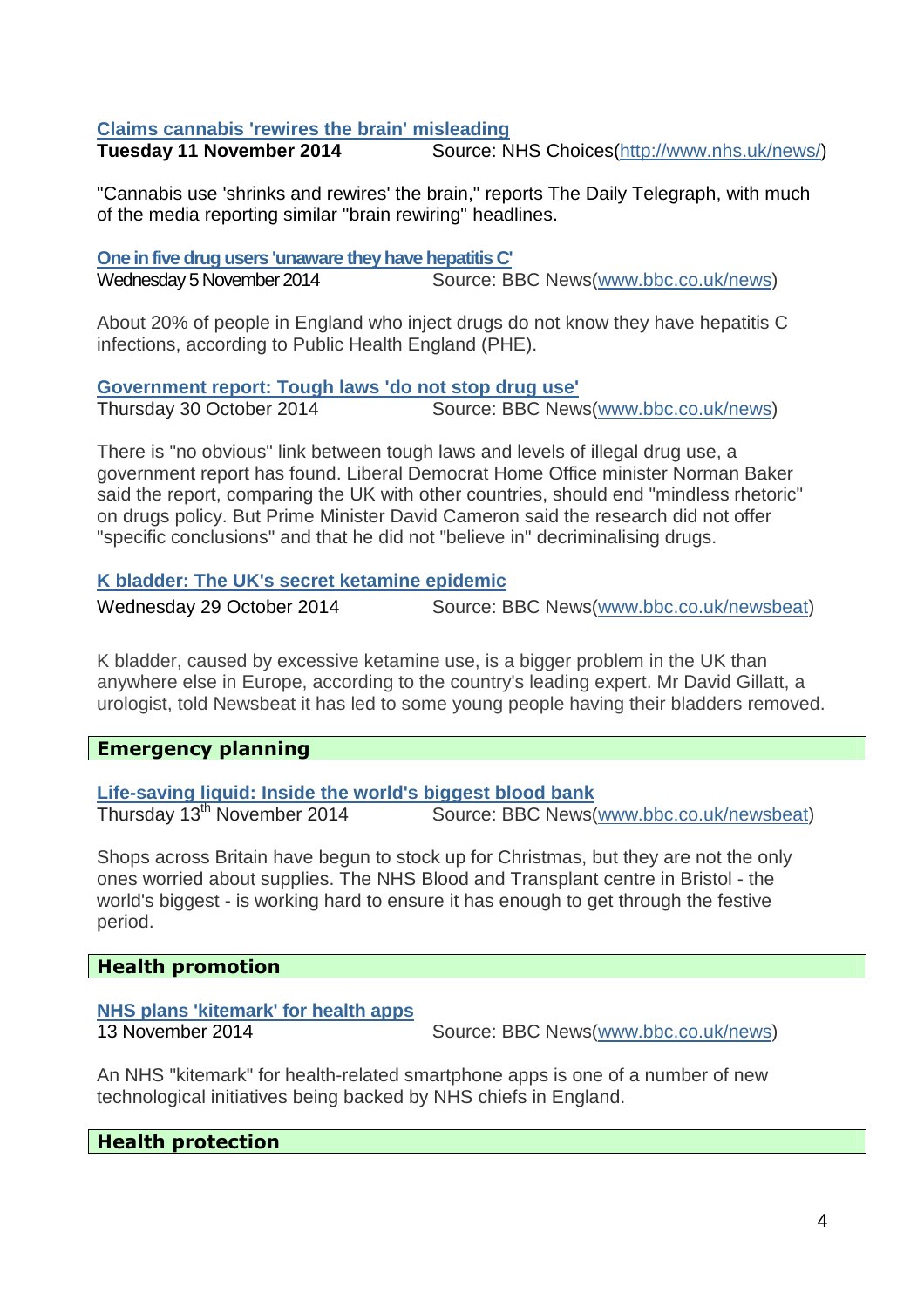# **Polio vaccine recommendations updated for travellers from the UK**

Tuesday 4 November 2014 Source: Public Health England https://www.gov.uk/government/announcements?departments%5B%5D=public-healthengland

Public Health England (PHE) and the National Travel Health Network and Centre (NaTHNaC) have issued further advice for travellers from England, Wales and Northern Ireland who are visiting countries either currently exporting wild polio virus or countries known to be infected, but not exporting wild polio virus.

# **Health services administration**

**Joined-up care: The elephant in the room**

Thursday 30 October 2014 Source: BBC News(www.bbc.co.uk/news)

The idea of getting social care workers to join up with health staff, such as district nurses, physiotherapists and occupational therapists, to provide seven-day-a-week support in England has been widely welcomed. But there is an elephant in the room that no-one in government wants to talk about in much detail. It's the funding situation.

# **HIV & AIDS**

#### **'Elite controllers' may provide clues for HIV cure**

Wednesday 5 November 2014 Source: NHS Choices(http://www.nhs.uk/news/)

"Scientists have uncovered the genetic mechanism which appeared to have led two HIVinfected men to experience a 'spontaneous cure'," the Mail Online reports.

# **Infant & child health**

#### **Anxiety affects children in different ways**

Monday 10 November 2014 Source: NHS Choices(http://www.nhs.uk/news/)

"Teenage anxiety: Tailored treatment needed," BBC News reports, saying a "one-sizefits-all approach to treating teenagers with anxiety problems may be putting their futures at risk."

#### **Child mental health services 'unfit'**

Wednesday 5 November 2014 Source: BBC News(www.bbc.co.uk/news)

There are "serious and deeply ingrained problems" with child and adolescent mental health services, officials warn.

**Study points to new genetic risks for autism**

Thursday 30 October 2014 Source: BBC News(www.bbc.co.uk/news)

A massive international study has started to unpick the "fine details" of why some people develop autism, researchers have said. They looked at thousands of DNA samples from children with autism and their parents.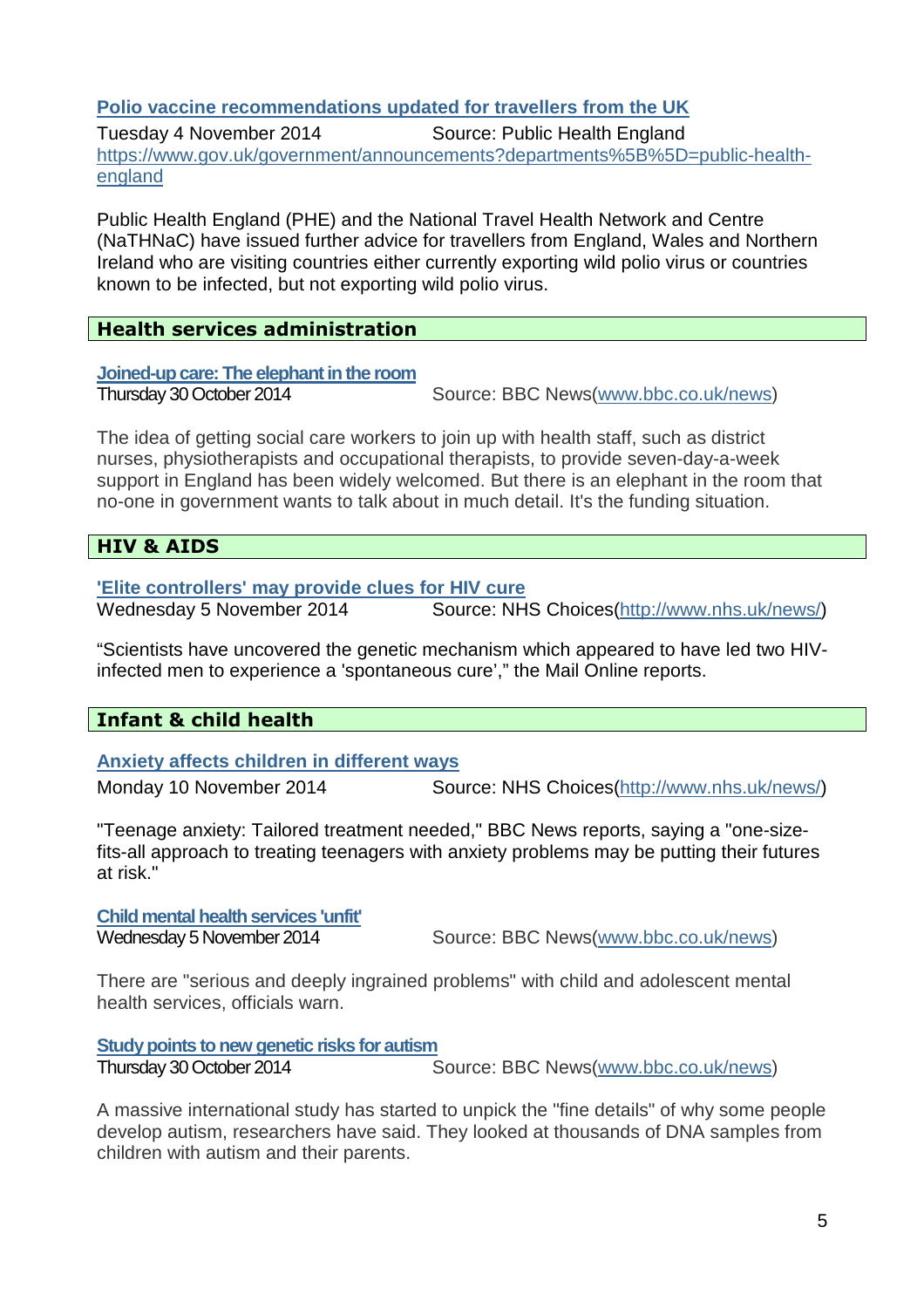# **Men's health**

**Movember founder: Men can end up 'mentally broken'**

Saturday 1 November 2014 Source: BBC News(www.bbc.co.uk/news)

Men have become used to growing interesting facial hair during November to raise funds for men's cancers. Now, the organisation behind the moustache-growing challenge is tackling another taboo - mental health.

#### **Mental health**

**Happiness 'dips in midlife in the affluent West'**

Thursday 6 November 2014 Source: BBC News(www.bbc.co.uk/news)

Using world survey data, the Lancet study authors found life satisfaction followed a predictable trajectory depending on where people lived.

**Short height 'linked to dementia death risk'** 

Tuesday 4 November 2014 Source: NHS Choices(http://www.nhs.uk/news/)

"Short men more likely to die from dementia," The Daily Telegraph reports, though the results of the study it reports on are not as clear cut as the headline suggests.

**People asked to blog about their mental health illness** Saturday 1 November 2014 Source: BBC News(www.bbc.co.uk/news)

People with mental health conditions such as depression, anxiety or schizophrenia are being asked to write about their lives online. The idea is that the blogs will make it easier for others to spot the signs of mental illness.

**Local authorities must invest in public mental health**

Thursday 30 October 2014 Source: Mental Health Foundation http://www.mentalhealth.org.uk/content/rss/news-rss

'The revelation obtained by Mind under the Freedom of Information Act showing local authorities' spending on public mental health is only 1.4% of their public health spending is of great concern,' says Jenny Edwards, Chief Executive of the Mental Health Foundation.

#### **Obesity**

**Have the Danes cracked childhood obesity?**

Saturday 8 November 2014 Source: BBC News(www.bbc.co.uk/news)

Childhood obesity has become a global epidemic, but it is not easy to treat. Now a scheme proven to help children shed pounds by asking them and their families to make numerous lifestyle changes has been adopted across Denmark.

**Alcohol calorie content: Labels needed, say doctors**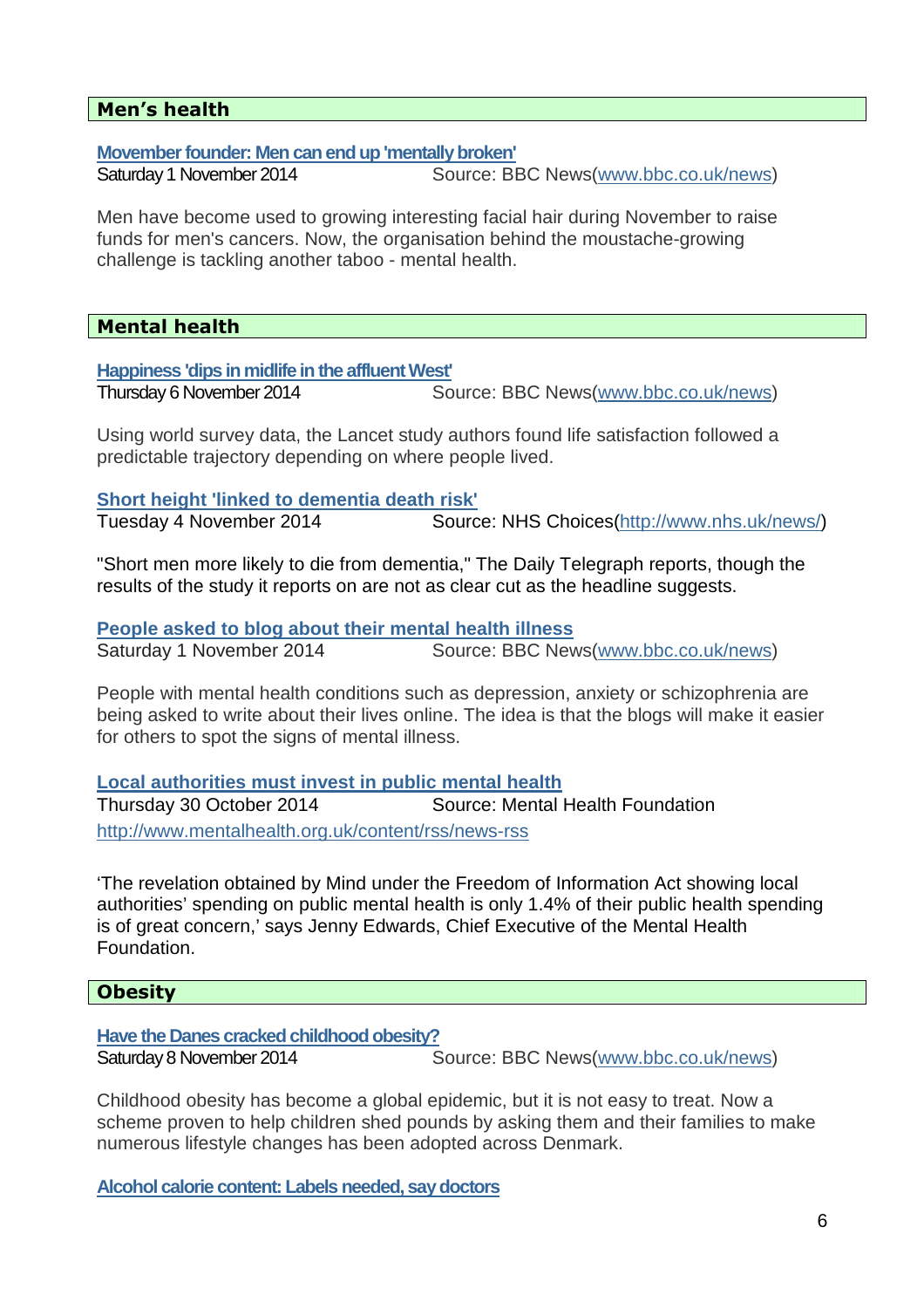Alcohol should have a calorie content label in order to reduce obesity, according to public health doctors.

#### **Physical activity**

# **Can you cheat your way to fitness?**

Wednesday 29 October 2014 Source: BBC News(www.bbc.co.uk/news)

If you're not that keen on going to the gym or playing sport (and surveys suggest less than 20% of us are), then can you cheat your way to 150 minutes of moderate-intensity physical activity by doing regular weekly chores? And if so, which ones count?

# **Prison health**

**Rare glimpse inside Broadmoor in new documentary**

Wednesday 5 November 2014 Source: BBC News(www.bbc.co.uk/news)

Broadmoor is one of the most famous institutions in Britain and has housed some of the most dangerous criminals. For the first time it has has opened its doors to TV cameras for a two-part documentary. The hospital, in Berkshire, which treats high dependency psychiatric patients, has looked after the likes of Charles Bronson, Ronnie Kray and Peter Sutcliffe during its 150 year history.

#### **Screening**

**Dentist Desmond D'Mello investigation: Screening for blood-borne viruses begins** Thursday 13 November 2014 Source: BBC News(www.bbc.co.uk/news)

More than four hundred people have visited a health centre for screening for bloodborne viruses after 22,000 dental patients were recalled. Nottinghamshire dentist Desmond D'Mello has been suspended by the General Dental Council over serious hygiene concerns. Patients are being offered tests for HIV and hepatitis.

# **The NHS needs to get better at highlighting the dangers of screening for diseases such as cancer, say MPs.**

Wednesday 29 October 2014 Source: BBC News(www.bbc.co.uk/news)

Screening picks up diseases early to improve the odds of survival or improve quality of life. But the practice also leads to "overdiagnosis" and people having treatment for conditions which would never have caused harm.

#### **Sexual health**

**Antibiotic resistance in gonorrhoea remains a concern** Thursday 30 October 2014 Source: Public Health England https://www.gov.uk/government/announcements?departments%5B%5D=public-healthengland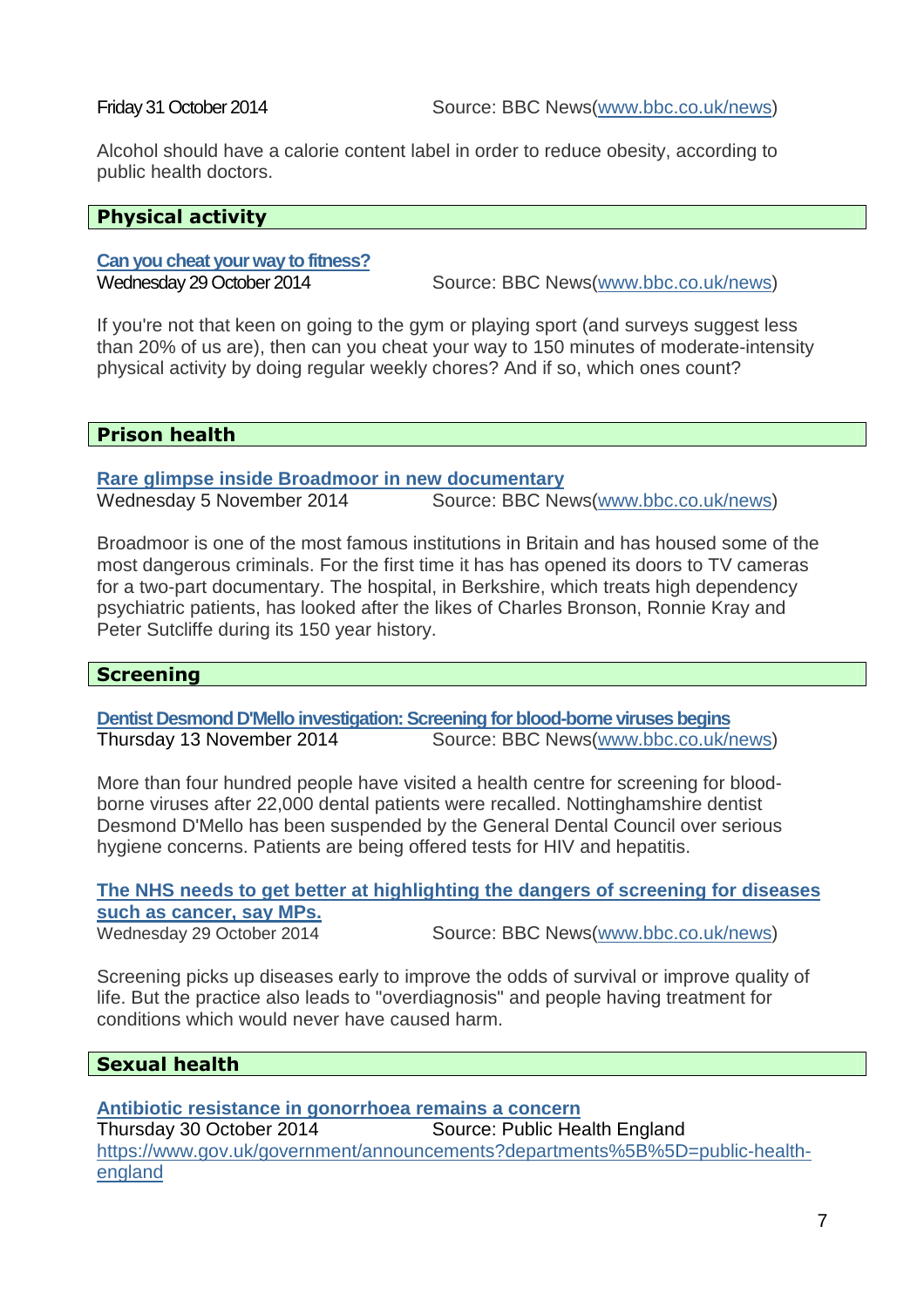A new report from PHE has revealed that resistance is continuing to emerge to the antibiotics currently used to treat gonorrhoea.

#### **Smoking**

**First e-cigarette 'vaping' appear on TV**

Monday 10 November 2014 Source: BBC News(www.bbc.co.uk/news)

The first UK TV adverts featuring the use of an electronic cigarette - vaping - are being shown. While e-cigarette adverts have been on television for some time, showing the device itself was banned until a change in advertising rules which came into force on Monday.

**Smoking 'increases risk of chronic back pain'** 

Wednesday 5 November 2014 Source: NHS Choices(http://www.nhs.uk/news/)

"Smokers are three times more likely to suffer from back pain," the Mail Online reports. The headline was prompted by the results of a recent study, which involved observing 68 people with sub-acute back pain (back pain lasting for 4 to 12 weeks with no back pain in the previous year) over one year.

**Tobacco firms win legal right to challenge EU rules**

Monday 3 November 2014

Tobacco firms have won the right to challenge new European Union rules on cigarette packaging.

#### **Social & economic issues**

#### **St Mary's Hospital in Paddington targets gang victims**

Saturday 8 November 2014 Source: BBC News(www.bbc.co.uk/news)

A major trauma unit in west London is trying to reduce the number of young people being admitted with gang related injuries, by using youth workers in its wards.

#### **Respect and relationships just as crucial as food and shelter for international aid**

Thursday 6 November 2014 Source: Economic and Social Research Council (ESRC) http://feeds.feedburner.com/ESRCPressReleases

Aid programmes need to recognise that relationships, respect and pride are just as important to people living in poverty as food and shelter, according to research presented at the Economic and Social Research Council's (ESRC) 2014 Festival of Social Science.

#### **Does having a hobby help you live longer?**

Wednesday 5 November 2014 Source: NHS Choices(http://www.nhs.uk/news/)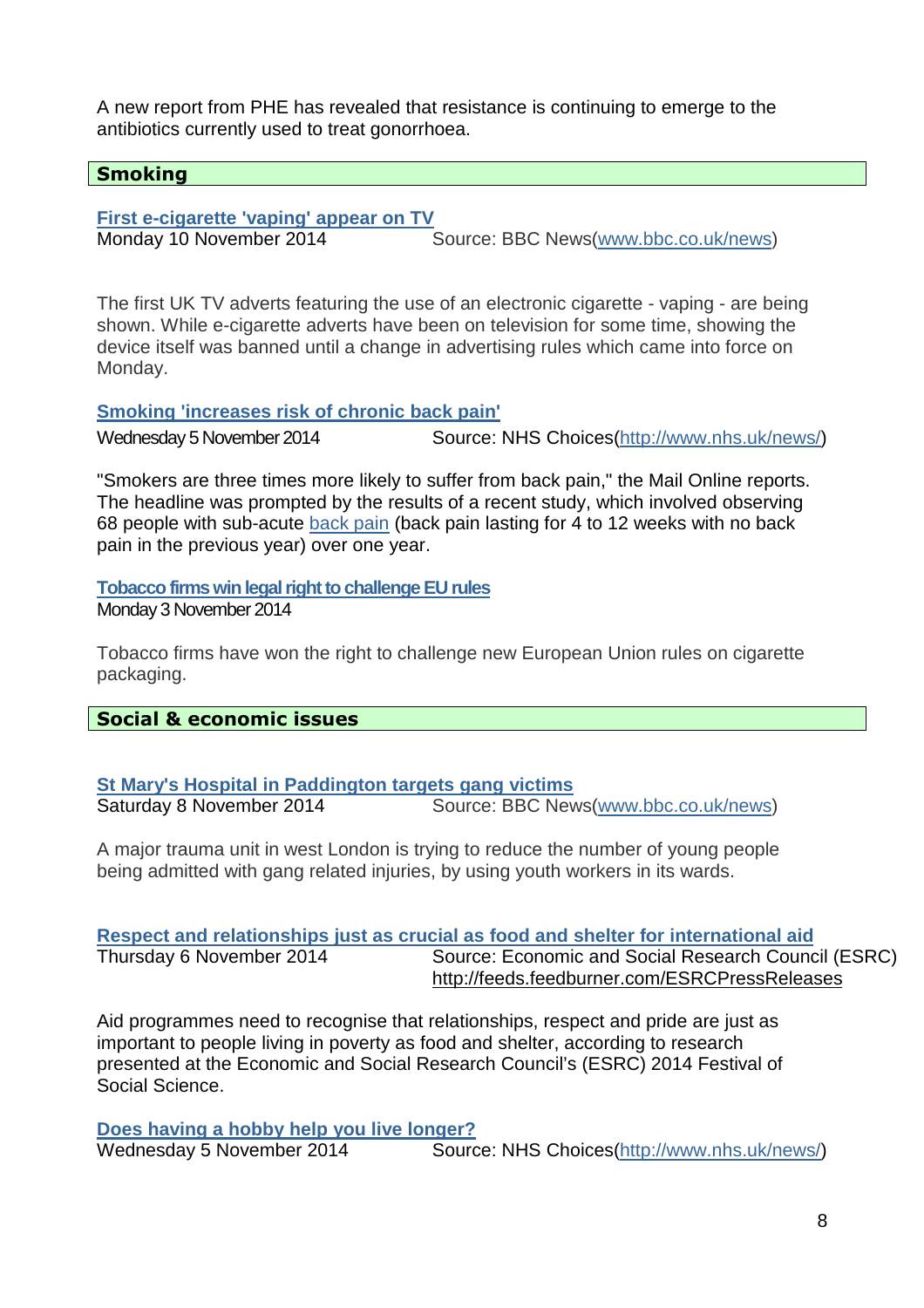"Having a hobby can add YEARS to your life," The Daily Express reports. The headline is prompted by an international study that looked at ageing and happiness.

# **Battle metaphors for cancer can be harmful**

Monday 3 November 2014 Source: Economic and Social Research Council (ESRC) http://feeds.feedburner.com/ESRCPressReleases

'War' metaphors are commonly used to describe people's experiences of cancer - by the media, by charities raising awareness of the disease, and by cancer sufferers themselves. However this approach is not helpful for many patients, according to Elena Semino, Professor of Linguistics and Verbal Art from the ESRC Centre for Corpus Approaches to Social Science based at Lancaster University.

#### **Right-to-die advocate Brittany Maynard ends life**

Monday 3 November 2014 Source: BBC News(www.bbc.co.uk/news)

Brittany Maynard, the terminally ill cancer patient whose viral YouTube video reignited the debate on assisted-suicide, ended her life on Saturday.

**Ebola: When health workers' duty to treat is trumped**

Wednesday 29 October 2014 Source: BBC News(www.bbc.co.uk/news)

The president of the World Bank has urged thousands of health workers to volunteer in the battle against Ebola, invoking their duty under their oath to help patients. But is there such an obligation? Medical ethicist Dr Daniel Sokol says we should expect some healthcare staff to refuse to go to work, wherever Ebola patients are being treated.

# **Statistics**

**Cancer survival rates 'continue to improve'**

Thursday 30 October 2014 Source: BBC News(www.bbc.co.uk/news)

Most people diagnosed with cancer in England in recent years are surviving for longer, according to the latest statistics. Eighty per cent of those with breast, prostate and skin cancer are living for five years after diagnosis. The figure is 90% for testicular cancer.

**Dementia is leading cause of death for women** Wednesday 29 October 2014 Source: BBC News(www.bbc.co.uk/news)

Dementia is the leading cause of death for women in England and Wales, official figures show.

#### **Women's health**

**Pregnant women told to avoid malaria-risk countries** Wednesday 12 November 2014

Pregnant women should visit countries with a risk of malaria only if their trip is essential, experts are warning. Mothers-to-be are more likely to get malaria as their immunity is lowered, says the Royal College of Obstetricians and Gynaecologists (RCOG).